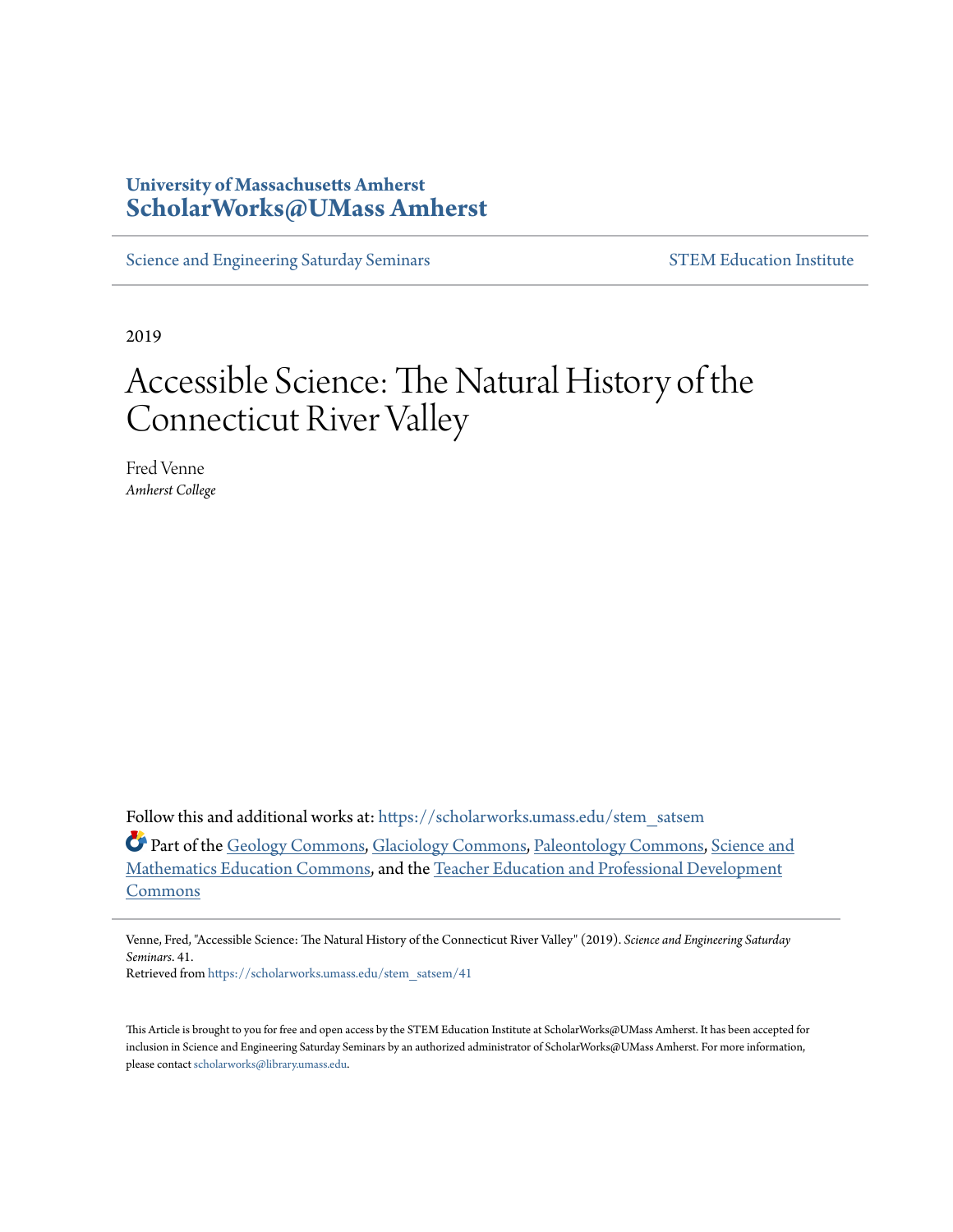

### **Objective for the day**

Today we explore a local treasure trove of information about dinosaur fossils, dinosaur science, and dinosaur history – all of it located in our Western Massachusetts valley home.

- Registration, Settling In and STEM Business
- Session I "The Digital Site" A team deep dive in an interdisciplinary treasure
	- o Break
- Session II "The Beneski Museum" A team deep dive in the primary sources

o Break

- Session III "The Real Impressions" A guided visit to the some of the Dinosaur Tracks of the Connecticut River Valley
- Closing
	- o Q & A
	- o Session Evaluation & Other STEM Business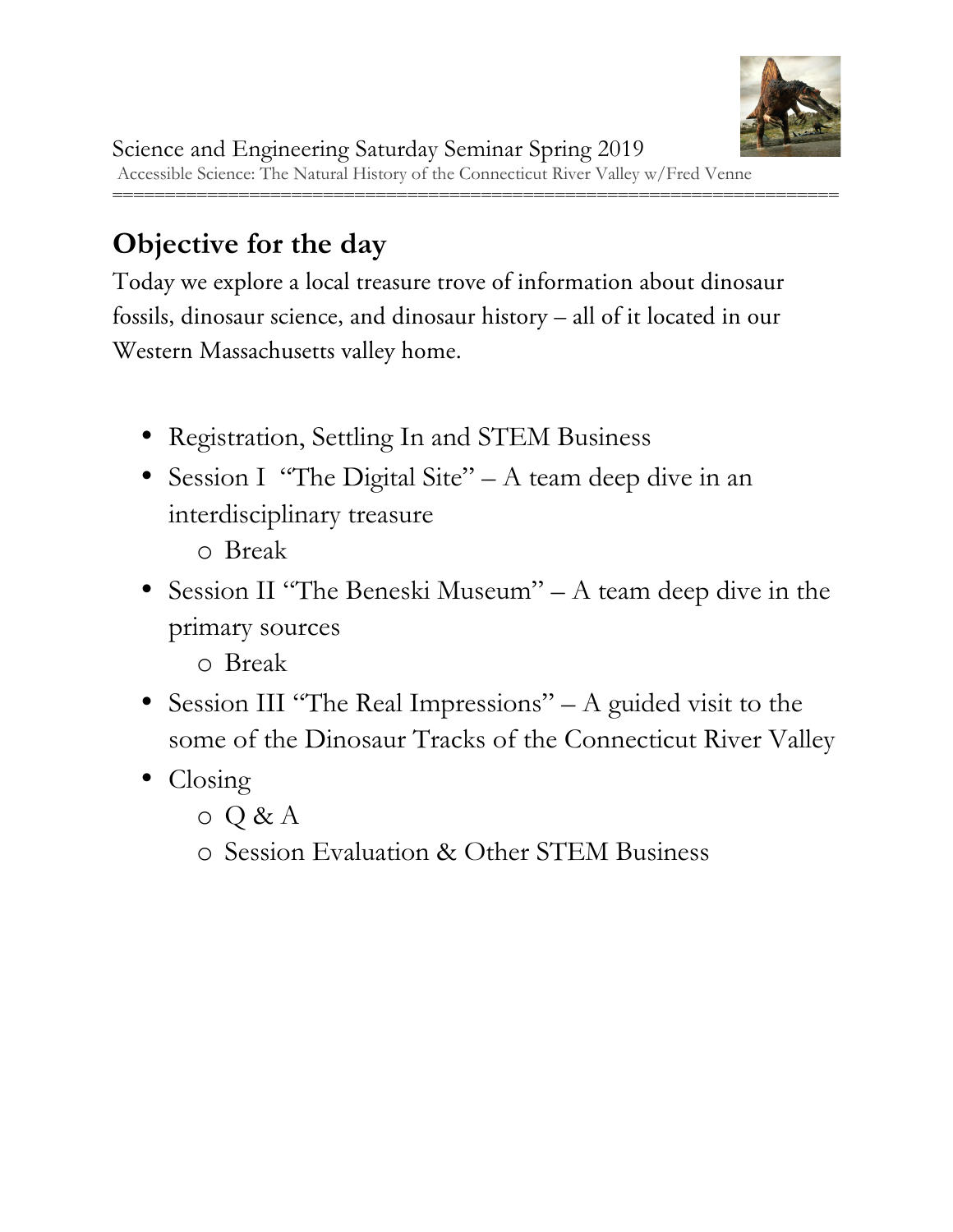

#### **THE DIGITAL SITE**

=====================================================================

Our digital guide will be "Impressions from a Lost World," a website from the Pocumtuck Valley Memorial Association (PVMA) and Memorial Hall Museum, Old Deerfield, Massachusetts: https://dinotracksdiscovery.org/

From PVMA site "Overview,"

"'Impressions from a Lost World' explores the mid-19th-century discovery of 3-toed footprints, later understood as dinosaur tracks, in the Connecticut River Valley in Massachusetts and Connecticut. It is surprising to most people that it was in New England, not Europe or the American West, that the first thorough scientific examination of dinosaur footprints took place. The significance of this discovery extended far beyond the emerging scientific community, with implications for American science, religion, arts, and culture.

'Impressions from a Lost World' is presented through Stories, Theme essays, brief People page biographies, informative Backdrops for historical and scientific context, Artifacts & Documents to show primary source material, and Special Features to make information interactive. An interactive Map of the Connecticut River Valley shows where the events took place and provides another way to explore the content of the website. It includes a road map, in case you want to add a dinosaur footprint itinerary to your touring."

Although "Impressions from a Lost World" is no substitute for visiting the many dinosaur-related museums, fossil sites, shops, and parks, it can be an excellent way to provide the background you need to make the most of any real-world visits or field trips you may make in the future.

#### **SUPPLIES**

§ Laptop, Tablet or Phone with WFI access

#### **JIGSAW - ACTIVITY 1 :**

"Impressions from a Lost World" is a rich local resource that cannot be taken in in one sitting or in one lab unless we work as a team. The website consists of numerous science/history categories: stories; a map; special features; people; historical backdrops; artifacts and documents; and themes. Before we take a team deep dive into the website and begin answering the following questions, we will take a broad look at all the unique offerings "Impressions" provides. (Facilitate overview)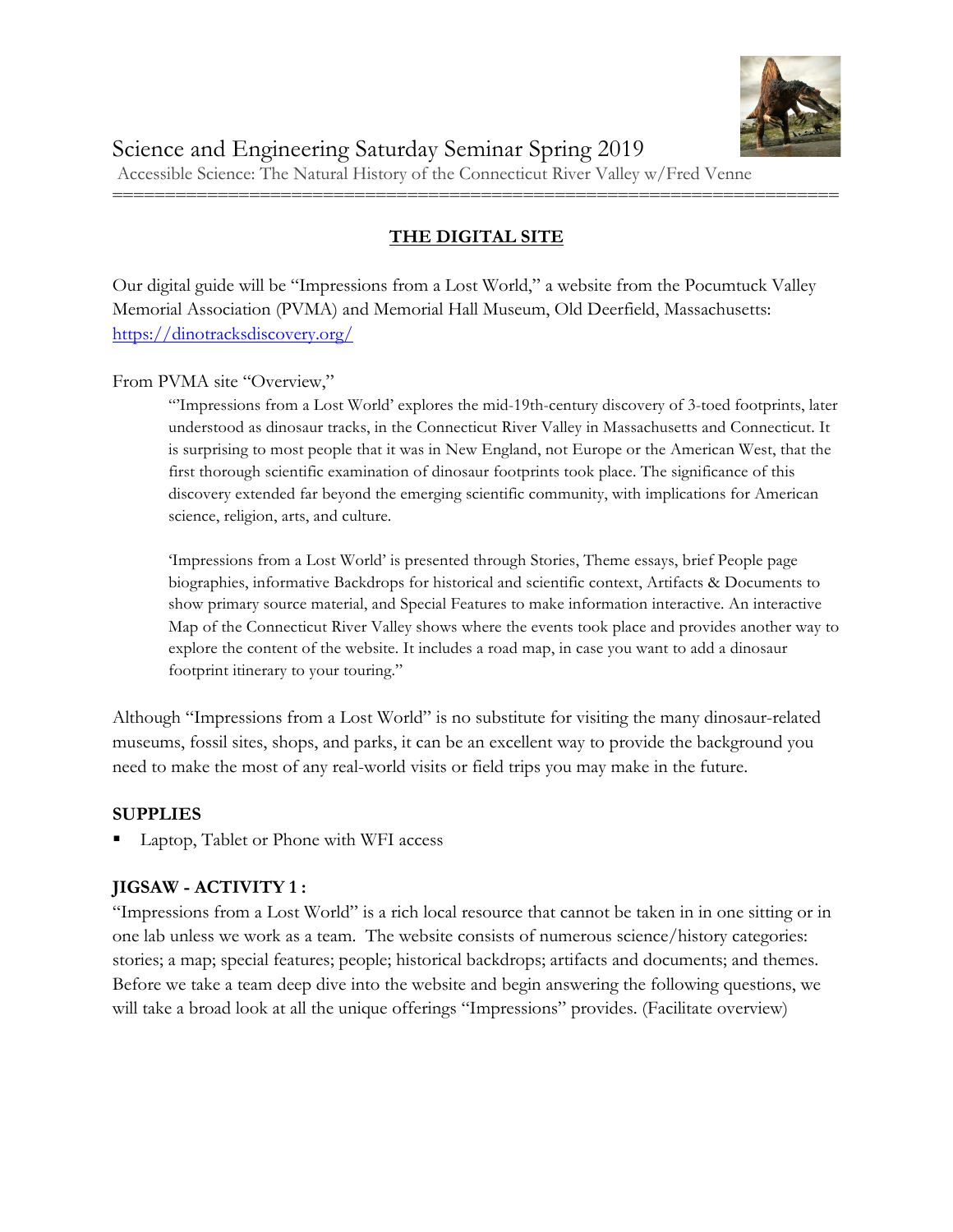

### **Now our "Team Deep Dive1"**

=====================================================================

- A. We will break into 7 groups of 4 people. Please select a presenter, keeper of the notes, website browser and a cheer**leader** for your group.
- B. Each group will be tasked with taking a "Team deep dive" into one of seven aspects of the website: Stories, Map, Special Features, People, Backdrops, Artifacts & Documents, and Themes. Each group will be assigned one of the following questions.
	- a. **Stories**  Select one story to read; summarize its content (do not copy-and-paste); and comment on its scientific, historical, and cultural content. Please type; 100 word total (summary and comment).
	- b. **Map**  Select three locations that you would like to visit and explain why. If you have been to one of the sites already, please comment on your experience (do not copy-and-paste); Please type; 75 word total, all locations (description and comment)
	- c. **Special Features** There are 42 Special Features! Pick 1 Special Feature of each of the following: a video; a voice; a slide show. Summarize and comment on each (do not copyand-paste). Please type; 100 word total (summaries and comments).
		- i. DO NOT USE "Hitchcock's Trackbook" or "The Rift Valley"
	- d. **People**  Select two people you found really interesting (Scan all the names, briefly review up to 4). Summarize and comment on your selected (2) people (do not copy-and-paste). Please type; 100 word total (summary and comment).
	- e. **Backdrops** Select two backdrops you found really interesting. Summarize and comment on your selected backdrops (do not copy-and-paste). Please type; 100 word total (summary and comment).
	- f. **Artifacts & Documents** Select two three artifacts or documents you found really interesting. Summarize and comment on your selected artifacts or documents (do not copyand-paste). Please type; 75 word total (summary and comment).
	- g. **Themes** Select one theme you found really interesting. Summarize and comment on your selected theme (do not copy-and-paste). Please type; 75 word total (summary and comment).
- C. You will have 30-45 minutes to review your selected aspect of the website and complete your summary.
- D. Each group will make a 3 minute presentation to the whole group using the website and their 75-100 word summary.

#### **TIME FOR A BREAK**

**Transition to Museum**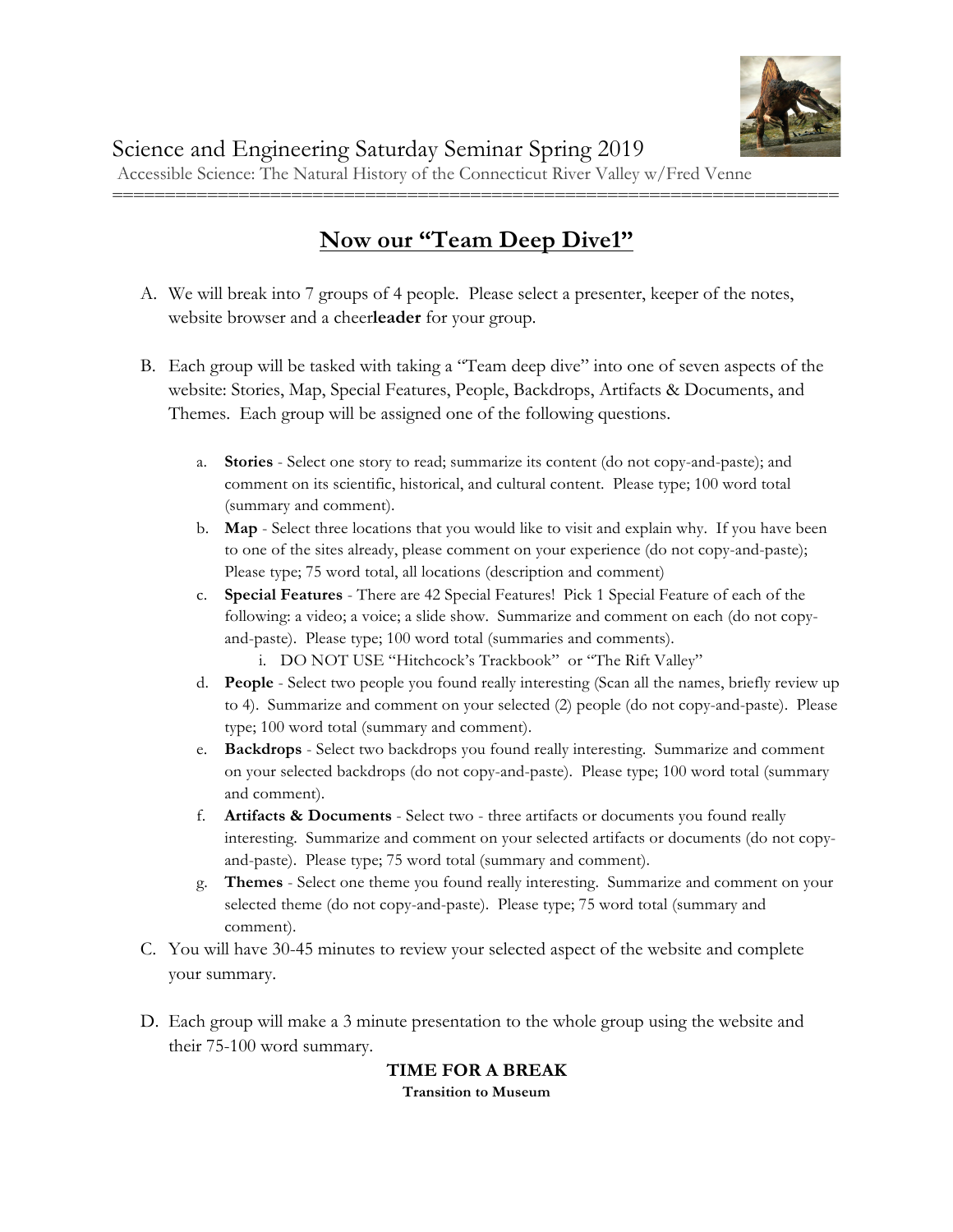

#### **THE BENSKI MUSEUM SITE**

=====================================================================

Our site, The Beneski Museum of Natural History is one of New England's largest natural history museums, boasting three floors of exhibits with more than 1,700 specimens on display, and tens of thousands of specimens available for use by scholars and researchers from across campus and around the world.

Step inside the museum and you'll find:

- Dramatic displays of fossil skeletons, from fish to dinosaurs to Ice Age megafauna
- An extraordinary collection of dinosaur footprints
- Geological specimens and immersive exhibits that tell the history of the local landscape through geologic time, including when dinosaurs inhabited the area
- Dazzling mineral specimens from around the world and meteorites from beyond Earth

**T**he museum is located on the Amherst College campus in the Beneski Earth Sciences building, often referred to as simply "Beneski," where students and faculty move seamlessly between state-of-the-art geology teaching labs and the museum.

- The museum is dedicated to:
	- o Preserving and interpreting the physical evidence of the geological history of the Earth, the evolutionary history of its inhabitants, and the processes that have shaped both through time
	- o Providing direct experience with the materials and former inhabitants of the Earth
	- o Challenging visitors to consider problems of scientific interpretation
	- o Stimulating the scientific curiosity and observational acuity of students and scholars, fostering in them a spirit of inquiry, stewardship and wonder toward the Earth

#### **SUPPLIES**

- § "The Geologic History of the Connecticut River Valley" Field Guide (Museum Supplement)
- § https://www.amherst.edu/system/files/media/the%2520geologic%2520history%2520Ct.%252 0River%2520valley-%2520Post.pdf

#### **JIGSAW - ACTIVITY 2 :**

The Beneski Museum exhibits do a nice job of combining primary source materials (Fossils etc) with well thought out interpretive displays. The focus of our time shall be those primary source materials and interpretive displays that help the visitor better understand the natural history of the Connecticut River Valley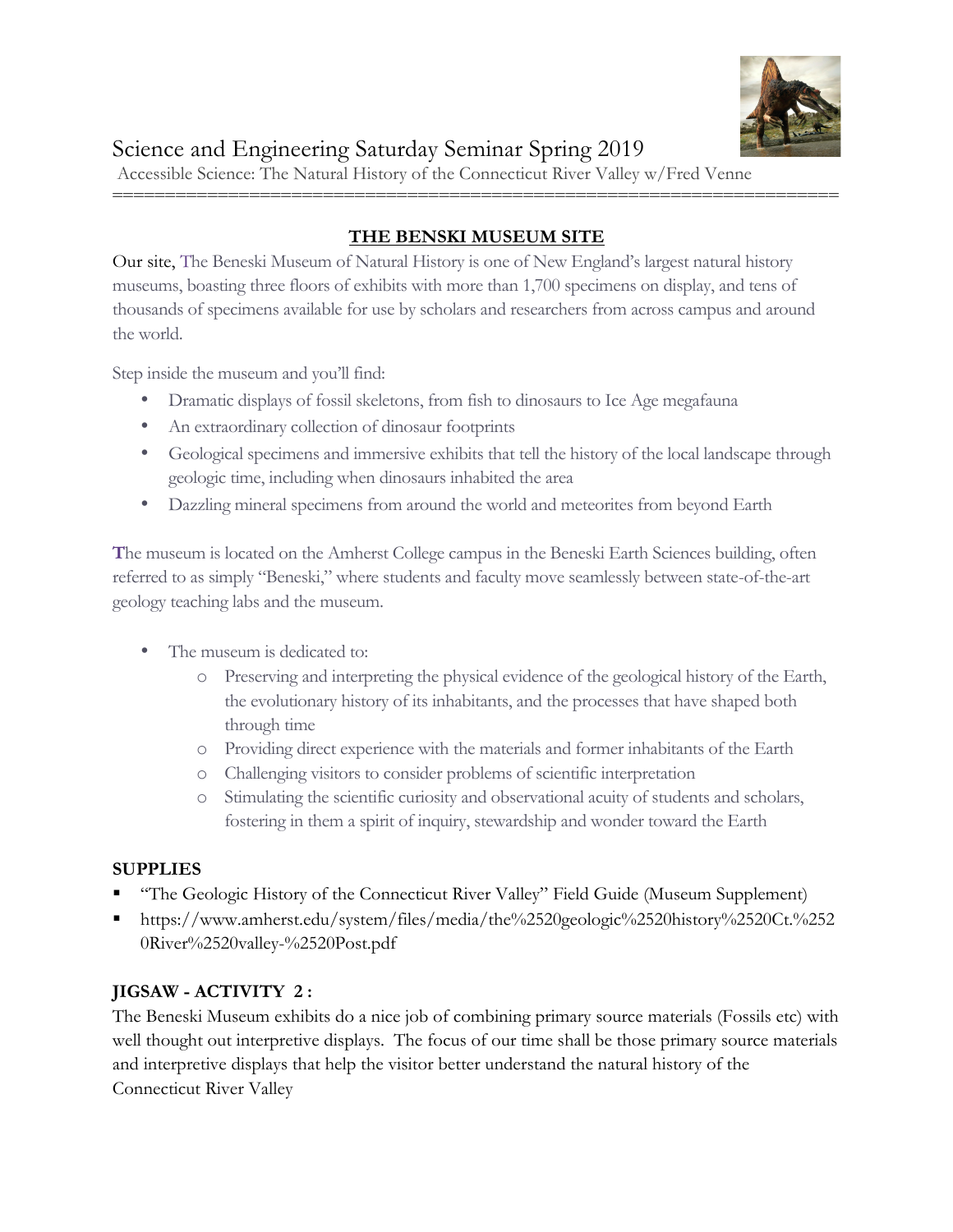

### **Now our "Team Deep Dive 2"**

=====================================================================

- A. We will break into 5 groups of 5-6 people. Please select 2 presenters, 2-3 keepers of the notes, a cheer**leader** for your group.
- B. Each group will be tasked with taking a "Team deep dive" into one of 5 geologic phases that are part of "Unearthing a Portrait in Time from the Rock Record" display. The 5 phases include; Shallow Inland Seas, Mountain Building, Rifting, Glaciation and the Modern Valley. Each group will be assigned one section of the "The Geologic History of the Connecticut River Valley" field guide.
	- a. **Shallow Inland Seas** What geologic processes are responsible for this fossil record? When was this???
	- b. **Mountain Building** What geologic processes are responsible for the mountains etc. When was this???
	- c. **Rifting** Where in the world is this happening today? When was this???
	- d. **Glaciation** Keep in mind that about 200 million years passed before the glaciation described in the display. What was going on? Also, when was this last glacial period?
	- e. **Connecticut River Valley Today** What was the most recent geologic event witnessed here? When was this???
- E. You will have 20-30 minutes to carefully examine your display, answer all questions in the lab related to your display and prepare a 3-5 minute overview.
- F. Each group will make a 3-5 minute presentation to the whole group using the displays and fossils as a backdrop.
- G. Following the presentations everyone will complete page 18 of the lab independently.

#### **TIME FOR A BREAK Meet back in lecture hall**